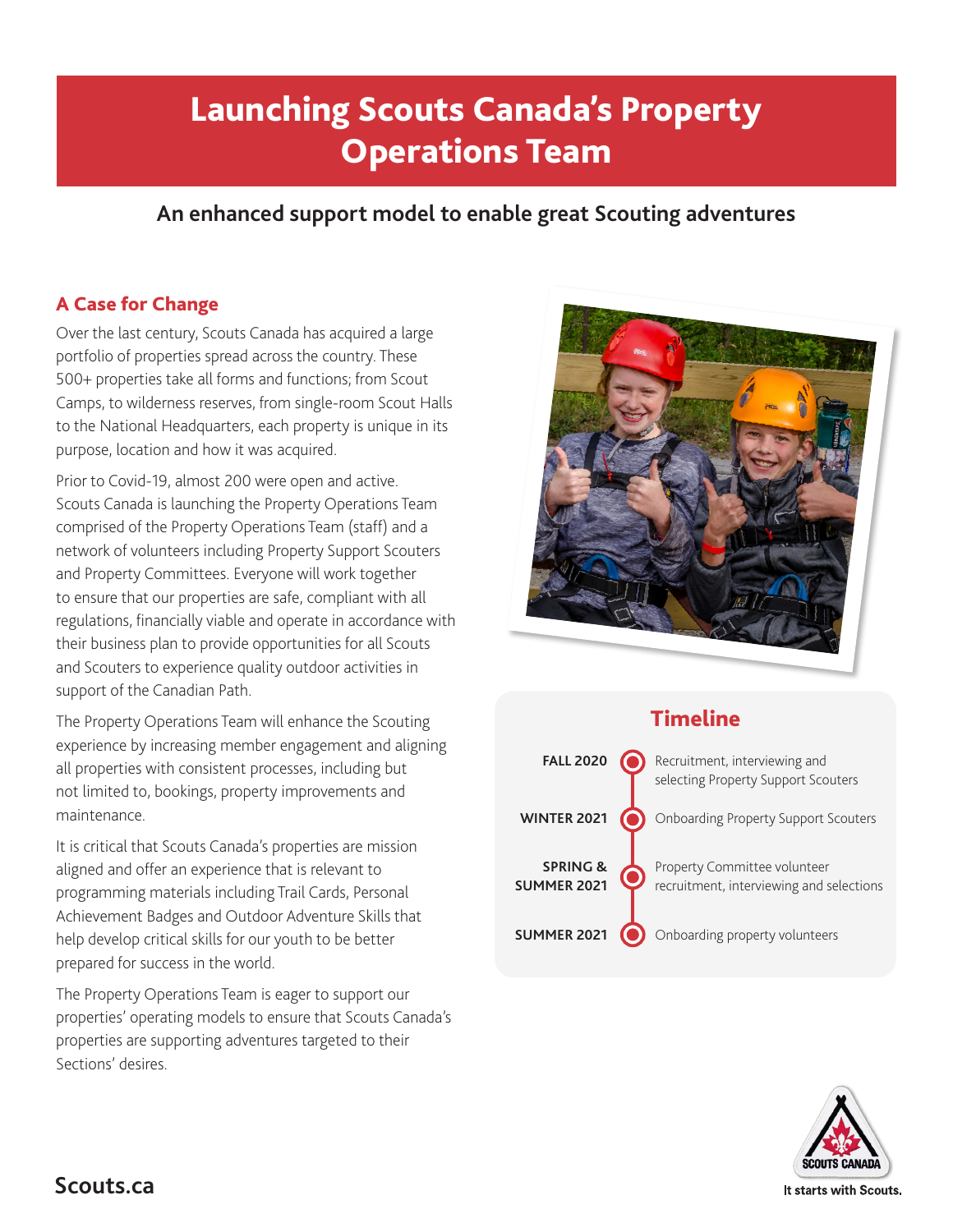### Customer Service is Paramount

Working together the Property Operations Team is eager to support great Scouting adventures. We recognize that our volunteers' time is precious and want to provide an exceptional customer service experience to ensure that the experience on the ground is one that will create memories to last a lifetime.

#### **Self-Service, 24/7**

All bookings at Scouts Canada's properties can be made quickly and conveniently through an online booking tool known as Doubleknot. Availability, prices and all details can be found in one centralized location, as well as access to staff who can make changes and process cancellations.

#### **Enhanced Reporting Tools**

Is there a safety incident on a property, a safety hazard or damage that you have observed? Take a picture and submit it through the Properties portal on the Scout Safe app to ensure that we can rectify in a timely manner.

#### **Continuous Improvement**

Feedback surveys not only ensure that you enjoyed your experience, but that best practices and areas of improvement across properties are actioned as well.

#### **Standardized Expectations**

Although all properties offer a unique experience, we want to ensure that there are standard tools and checklist to help support a safe and enjoyable experience.

## The Property Operations Team Model

The Property Operations team, Support Scouters and Property Committees will work collaboratively to support Scouts Canada's properties across the country to enable great Scouting adventures.

#### **Property Operations Team (Staff Support)**

- Monitoring budgets
- Monitoring safety and compliance
- Working with regulatory bodies
- Managing incidents
- Approving business plans
- Recommending capital requests, transaction requests, grants, etc.
- Reservations and inquiries
- Customer engagements, feedback and net promoter score
- Management of staff
- Chain Saw request approvals
- Insurance
- Engaging with Incorporated Bodies
- Actioning appraisals, divestments, leases
- Develop, maintain and share Property Policies, Procedures and Guidelines
- Provide on-going education and interpretation of these to Property Committees and Property Support Scouters including onboarding

#### **Property Support Scouters (Assisting)**

- Business Plans and budgets
- Grants
- Property transaction / capital requests
- Communication
- Sharing tools and resources that have been developed
- Comprehension and adherence of policies and procedures
- Supporting Property standards
- Property Committee structure and onboarding

#### **Property Committees (Planning & Executing)**

- Safety and Compliance
- Business Plan Development
- Long-term Capital replacement and planning
- Programming
- Marketing
- Facilitating an exceptional experience
- Execution of revenue generation strategy



**Scouts.ca**

It starts with Scouts.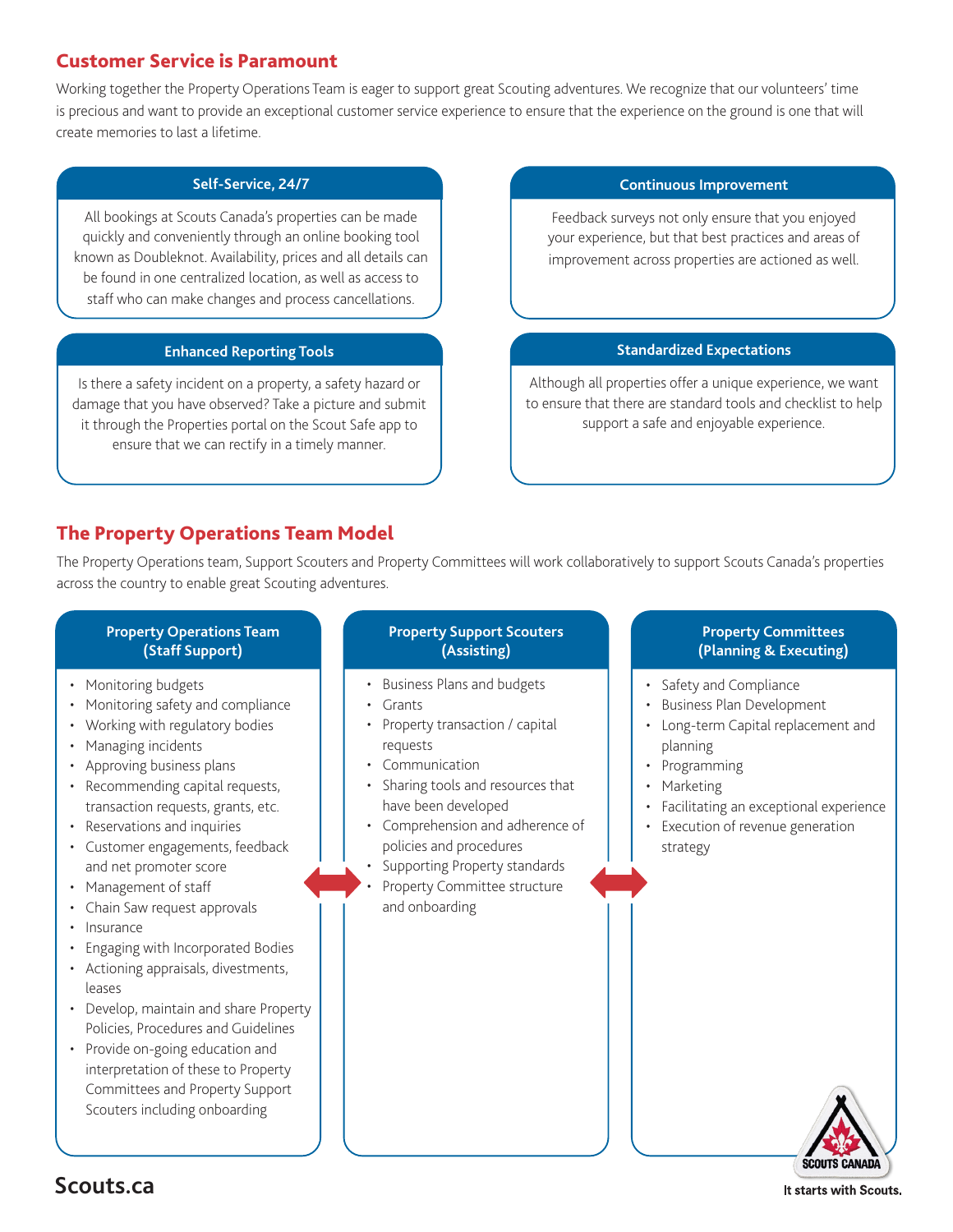## Frequently Asked Questions

#### **What does this mean for my local property?**

We recognize that our properties are unique along with their volunteer support structures. A framework terms of reference has been created to ensure that all property committees have the same mandate and function that can be tailored to their size and scope. All properties will be assigned to a Property Support Scouter who will work directly with each property to recruit, onboard, succession plan and engage with throughout the course of the Scouting year. By having formal appointment processes and timelines, volunteers who may wish to retire can contribute to succession planning and new volunteers can commit to a set period of time and then continue if they so choose. All volunteers across the country will have the same screening, onboarding, training and engagement opportunities.

#### **What is a Property Support Scouter?**

A Property Support Scouter is a volunteer that will support a small number of property committees using their technical skills and experiences, while ensuring open and ongoing communication and education with the Property Operations team.

#### **How is this different from the past?**

Through the creation of the Property Operations team and this new integrated functional model, property volunteers have dedicated staff/volunteer to support and engage with to support our properties. The Property Support Scouter role is intended to provide enhanced support with fewer properties being supported by one volunteer.

In addition, we are recruiting individuals with business acumen and professional experience to assist in some of the areas that we heard were a challenge for properties like: business planning, budgeting, marketing strategies, grant applications, lease renewals and capital improvement requests.

Finally, there will be standardization not only in safety and compliance across properties, but a focus on ensuring all properties provide similar best in class service and their committees have tools and resources available to support them in their roles of operating and maintaining a property.

#### **Will each Council have a Property Support Scouter?**

After engagement with both staff and volunteers it was determined that the model will be launched with a total of 31 Property Support Scouter positions. It is important that each Property Support Scouter has a portfolio of properties that is manageable based on size and scope of properties. This structure is dynamic and the number of Support Scouters will be adjusted to meet the needs of Scouts Canada's property portfolio.

#### **I'm an existing property volunteer, what does this mean for me?**

Scouts Canada's properties rely on volunteers and would not operate without you! Once Property Support Scouters are recruited and onboarded, they will turn their attention to supporting individual properties.

Recognizing that our properties come in all scopes and sizes, there is a framework that has been created to support property committees. This framework will be used to recruit the appropriate number of volunteers for each property.

As an existing volunteer, of course you should apply! The interview process will allow the Support Scouter to better understand your skills and help to create a well-rounded committee. However, if you have been wanting to pursue other volunteer opportunities within the organization, we will work with you on a succession plan.

Once volunteers are in place there will be standardized training and onboarding provided so everyone can feel comfortable and confident in their new roles.

# Become a Property Support Scouter

Are you looking for a way to ensure that Scouting youth have a safe and memorable experience? Do you have a strong business acumen and enjoy working with grants, budgets, business plans? Are you excited to empower and help property committees find passionate talent?

We are looking for people to support our properties and enable great Scouting adventures. Find out more about this new volunteer position on Scouts.ca.

## [APPLY NOW](mailto:properties%40scouts.ca?subject=)



It starts with Scouts.

**Scouts.ca**